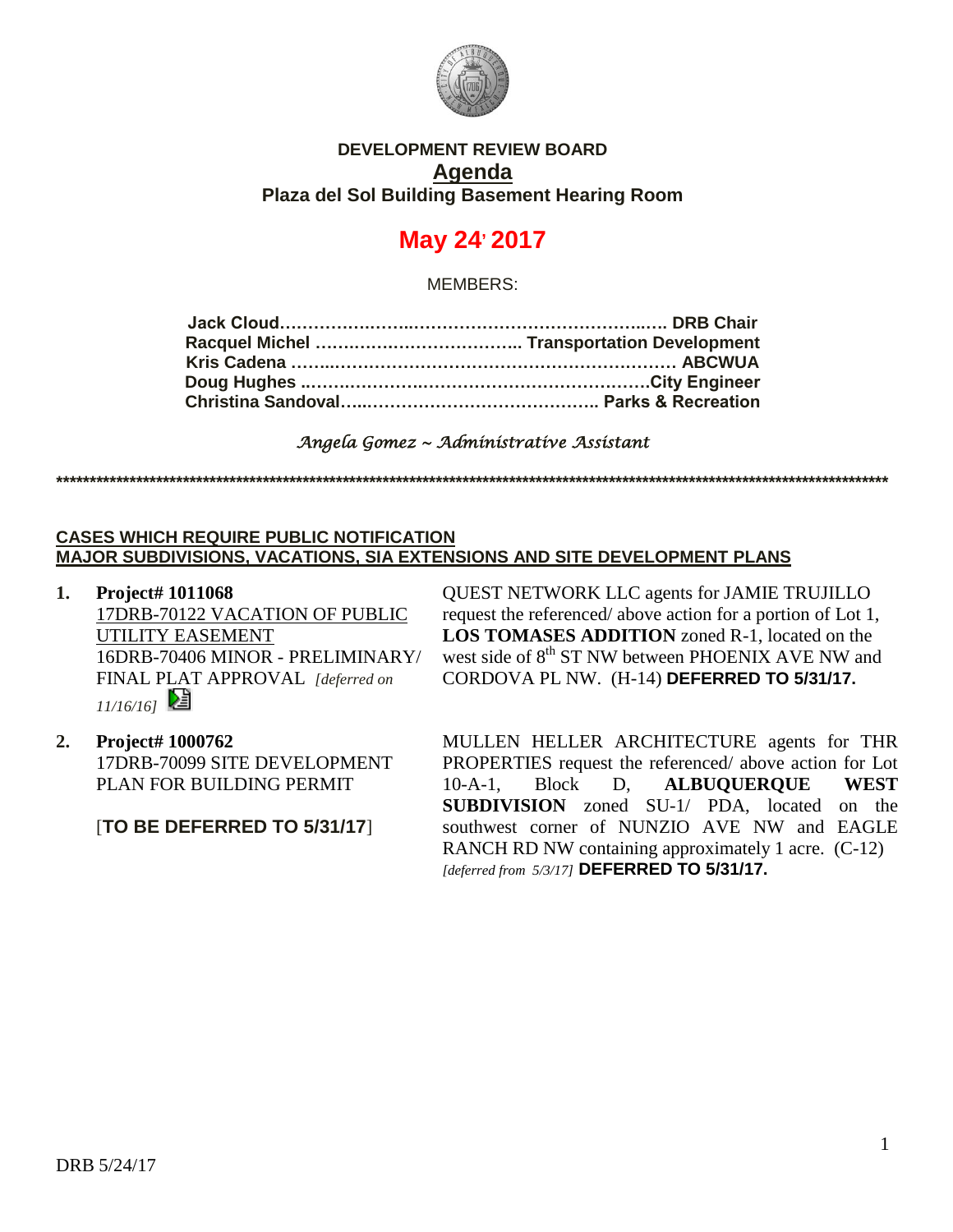**3. Project# 1007861** 17DRB-70110 – SITE DEVELOPMENT PLAN FOR BUILDING PERMIT

MODULUS ARCHITECTS agents for COOL SPRINGZ TRAMPOLINE PARK request the referenced/ above action for Tract C-1, **SANDIA ADDITION** zoned C-3, located on the west side of SAN MATE BLVD NE between MCCLOUD RD NE and LINCOLN RD NE containing approximately 2.6 acres. (F-17) *[deferred from 5/10/17]* **THE SITE DEVELOPMENT PLAN FOR BUILDING PERMIT WAS APPROVED WITH FINAL SIGN-OFF DELEGATED TO THE WATER AUTHORITY SUBJECT TO COMPLETION OF AVAILABILITY STATEMENT AND TO PLANNING FOR PEDESTRIAN FEATURES, OUTDOOR SEATING AND 15 DAY APPEAL PERIOD.**

**4. Project# 1010675**

17DRB-70063 EASEMENT VACATIONS 17DRB-70064 PRELIM/ FINAL PLAT 17DRB-70069 SITE DEVELOPMENT PLAN FOR SUBDIVISION 17DRB-70070 SITE DEVELOPMENT PLAN FOR BUILDING PERMIT

SURV-TEK INC and MODULUS ARCHITECTS INC agents for PALOMAS EQUITIES LLC request the referenced/ above actions for Lots 5-A and 28-32, Block 11, **NORTH ALBUQUERQUE ACRES Tract A, Unit A,** zoned C-1/ or SU-2/RC, located on the southeast corner of PASEO DEL NORTE NE and SAN PEDRO DR NE containing approximately 6.7 acres. (D-18) *[Deferred from 3/29/17, 4/19/17, 5/3/17, 5/10/17]* **DEFERRED TO 5/31/17.**

## **MINOR PLATS, FINAL (MAJOR) PLATS, AMENDED PLATS AND PLANS**

**5. Project# 1002981** 17DRB-70139 - 2YR SUBD IMP AGMT EXT (2YR SIA)

SEAN CALVERT agent(s) for ACE LEADERSHIP HIGH SCHOOL request(s) the above action(s) for all or a portion of Tract(s) C, **SAWMILL INDUSTRIAL** located on SAWMILL BETWEEN 12TH AND 15TH ST NW containing approximately 2.0763 acre(s). (J-13) **THE TWO YEAR EXTENSION OF THE SUBDIVISION IMPROVEMENT AGREEMENT (SIA) WAS APPROVED.**

**6. Project# 1006573** 17DRB-70138 MINOR - PRELIMINARY/ FINAL PLAT APPROVAL

LARRY READ AND ASSOCIATES agent(s) for DESERT HILLS CONGREGATION JEHOVAH'S WITNESS TRUST request(s) the above action(s) for all or a portion of Lot(s) 12 AND 21, Block(s) 29, Tract(s) A, **NORTH ALBUQUERQUE ACRES Unit(s) B,** zoned SU-2 IP, located on ALAMEDA BETWEEN SAN PEDRO AND LOUISIANA containing approximately 1.78 acre(s). (C-18) **DEFERRED TO 5/31/17.**